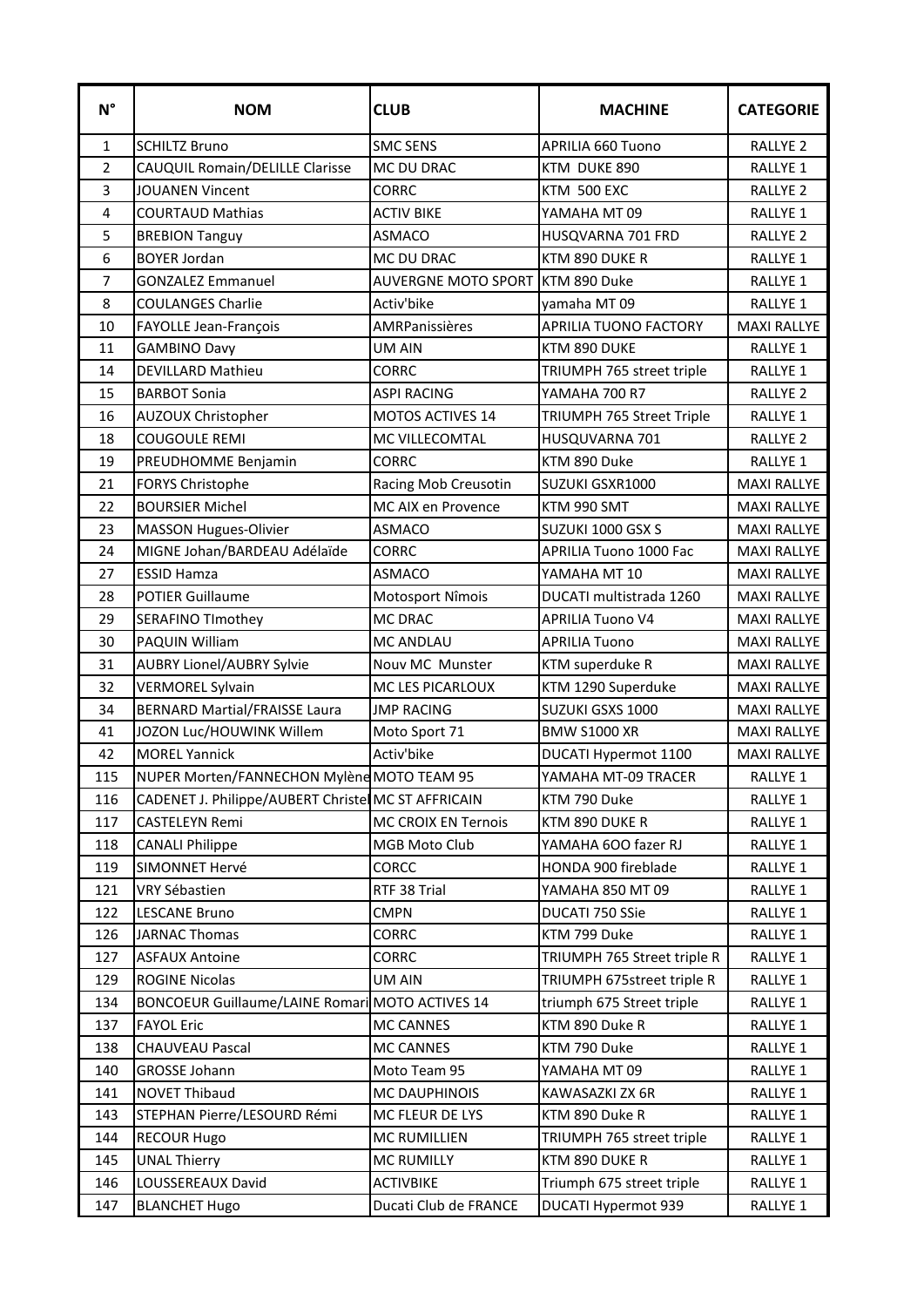| 149 | <b>VURPILLOT Simon</b>                               | <b>MC ANDLAU</b>             | TRIUMPH 675 DAYTONA        | <b>RALLYE 1</b>     |
|-----|------------------------------------------------------|------------------------------|----------------------------|---------------------|
| 175 | PARUSSINI Rudy                                       | ST CHAMOND                   | KTM DUKE 890 R             | RALLYE 1            |
| 181 | <b>GUILLEMOT Frédéric</b>                            | MC Comteville                | YAMAHA 700 Ténéré          | RALLYE <sub>2</sub> |
| 183 | <b>HANNIGSBERG Morgane</b>                           | MC JURA SUD                  | KTM 690 Duke               | RALLYE <sub>2</sub> |
| 184 | PREVOST Arnaud                                       | MECATLAND                    | YAMAHA XTZ 690             | RALLYE <sub>2</sub> |
| 187 | <b>MOLINET Denis</b>                                 | <b>MC Dauphinois</b>         | KAWASAKI 650 Versys        | RALLYE <sub>2</sub> |
| 188 | <b>BURCKEL François</b>                              | MC Circuit Jura Sud          | <b>HUSABERG 570 FS</b>     | RALLYE <sub>2</sub> |
| 189 | RIOU Gaëtan                                          | MC Circuit Jura Sud          | <b>HUSABERG 570 FS</b>     | RALLYE <sub>2</sub> |
| 190 | <b>ROUTHIER Florent</b>                              | St Chamond moto sp           | <b>HUSABERG 450 FE</b>     | <b>RALLYE 2</b>     |
| 191 | <b>BEAUCOUD Andy</b>                                 | <b>Team RAF</b>              | <b>GASGAS EC</b>           | RALLYE <sub>2</sub> |
| 192 | <b>MESSEGHEM CHRISTIAN</b>                           | MC DU COMMINGE               | KAWASAKI 650 VERSYS        | RALLYE <sub>2</sub> |
| 194 | <b>BILLARD Xavier</b>                                | Ducati Club de FRANCE        | HUSQVARNA 701 vitipilen    | RALLYE <sub>2</sub> |
| 195 | MESSERLI Kévin                                       | <b>UMAin</b>                 | KTM 690 SMC                | RALLYE <sub>2</sub> |
| 196 | <b>MESSERLI Olivier</b>                              | MC Circuit Jura Sud          | HUSQVARNA 360              | <b>RALLYE 2</b>     |
| 197 | <b>GAVARD Bertrand</b>                               | MC OYONNAXIEN                | HUSQVARNA 450 FE           | RALLYE <sub>2</sub> |
| 235 | <b>MOUNEU Pierre</b>                                 | Stade montois MC             | BETA 390 SM                | RALLYE <sub>3</sub> |
| 236 | LEGODU Jérémy                                        | Stade montois MC             | BETA 390 SM                | RALLYE <sub>3</sub> |
| 237 | <b>FABRE Vincent</b>                                 | Club Montgaillard MCM 65     | BETA 390 SM                | RALLYE <sub>3</sub> |
| 240 | ZANUTTO Jean François                                | MC Zone Rouge                | HONDA 500 CB               | RALLYE <sub>3</sub> |
| 241 | <b>PARMENTIER Julien</b>                             | <b>CORRC</b>                 | KAWASAKI 500 GPZ           | RALLYE <sub>3</sub> |
| 242 | <b>GERMANIQUE Pascal</b>                             | MC VERO                      | KTM 390 adventure          | RALLYE <sub>3</sub> |
| 243 | <b>DUPERRON Denis</b>                                | <b>UMAin</b>                 | HONDA 500 CB               | RALLYE <sub>3</sub> |
| 261 | <b>DURIS Jean-Luc</b>                                | <b>AMRPanissières</b>        | HONDA 900 CBR              | <b>CLASSIQUES</b>   |
| 264 | <b>JEUDY Yann</b>                                    | VAL de Vienne Moto           | HONDA 750 VFR              | <b>CLASSIQUES</b>   |
| 265 | <b>CHAPAS Tom</b>                                    | MC MONTBELIARD               | YAMAHA 600 FZR             | <b>CLASSIQUES</b>   |
| 266 | <b>LETHENET Cyrille</b>                              | St Chamond motosport         | YAMAHA 240 TDR             | <b>CLASSIQUES</b>   |
| 267 | <b>PUGET Charles Alexis</b>                          | MC Circuit Jura Sud          | HONDA 650 Africa Twin 1988 | <b>CLASSIQUES</b>   |
| 268 | <b>MARTIN Alexandre</b>                              | MC Villars/s Ecot            | HONDA 900 CBR fireblade    | <b>CLASSIQUES</b>   |
| 269 | <b>SCHMUCK Patrick</b>                               | <b>CORRC</b>                 | HONDA CBR 1000 F           | <b>CLASSIQUES</b>   |
| 270 | <b>LAROCHETTE Olivier</b>                            | <b>TEAM GUIDONS 11</b>       | HONDA 900 CBR              | <b>CLASSIQUES</b>   |
| 271 | <b>DEBIZE Grégory</b>                                | <b>TEAM GUIDONS 11</b>       | YAMAHA 850 TDM             | <b>CLASSIQUES</b>   |
| 272 | <b>PIGEAT Richard</b>                                | Racing Mob CreusotinMC       | SUZUKI 750 GSXR            | <b>CLASSIQUES</b>   |
| 274 | <b>DELORME Maxime</b>                                | <b>ASM Bugey</b>             | HONDA 500 CB               | <b>CLASSIQUES</b>   |
| 315 | <b>BARNOIN Jérémy</b>                                | <b>MC Dauphinois</b>         | KAWASAKI 400 ZXR           | <b>CLASSIQUES</b>   |
| 316 | <b>BARNOIN Patrick</b>                               | MC Cagnes/Villeneuve         | YAMAHA XT 500              | <b>ANCIENNES</b>    |
| 317 | LACOSTE Christian                                    | <b>UM AIN</b>                | YAMAHA 250 4L1 RDLC        | ANCIENNES           |
| 318 | <b>STEPHAN Philippe</b>                              | MC FLEUR DE LYS              | YAMAHA 350 RDLC            | <b>ANCIENNES</b>    |
| 319 | <b>MARTIN Eric</b>                                   | MC VILLECOMTAL               | SUZUKI 550 GS              | <b>ANCIENNES</b>    |
| 320 | ZABRONIECKA Joel                                     | <b>AVENIR MOTO</b>           | YAMAHA 650 XS              | <b>ANCIENNES</b>    |
| 321 | <b>JOUAN Salah</b>                                   | <b>AVENIR MOTO</b>           | HONDA 900 Bol D'or         | <b>ANCIENNES</b>    |
| 322 | <b>DUFOUR Marc</b>                                   | CM BEAUJOLAIS                | YAMAHA 350 RDLC            | <b>ANCIENNES</b>    |
| 323 | <b>COUDURIER Thierry</b>                             | MC ARBUSIGNY                 | YAMAHA 350 RDLC            | <b>ANCIENNES</b>    |
| 324 | <b>FOUGERAS Gabriel</b>                              | MC Cagnes/Villeneuve         | BMW 650 R 65               | <b>ANCIENNES</b>    |
| 325 | POUTIER J.François                                   | ST DIE des Vosges            | HONDA 500 FT               | <b>ANCIENNES</b>    |
| 326 | RIVOLLET Jean Yves                                   | <b>RAMP</b>                  | GAUTHIER 250 F2            | <b>ANCIENNES</b>    |
| 361 | BERTHOMIEU Benoît/CAMPERGUE Jo MC VILLECOMTAL        |                              | SUZUKI GSXR AYABUZA        | SIDE CAR            |
| 362 | <b>MENERET Florian/RAUCCI Tristan</b>                | <b>BALDAGO'S</b>             | YAMAHA 1200 FJ             | SIDE CAR            |
| 365 | <b>CAPDEVILLE Vincent/FOUET Francky</b>              | <b>TEAM GUIDONS 11</b>       | CHODA 1300 GSXR            | SIDE CAR            |
| 367 | GUILHOT frédéric/FANGET jérôme                       | <b>Moto Loisirs Siaugues</b> | TRIUMPH 955 SPRINT ST      | SIDE CAR            |
| 368 | BACON Franck/CRESCENZO Sébastier RacingMob Creusotin |                              | KTM 1190 RC8 R             | SIDE CAR            |